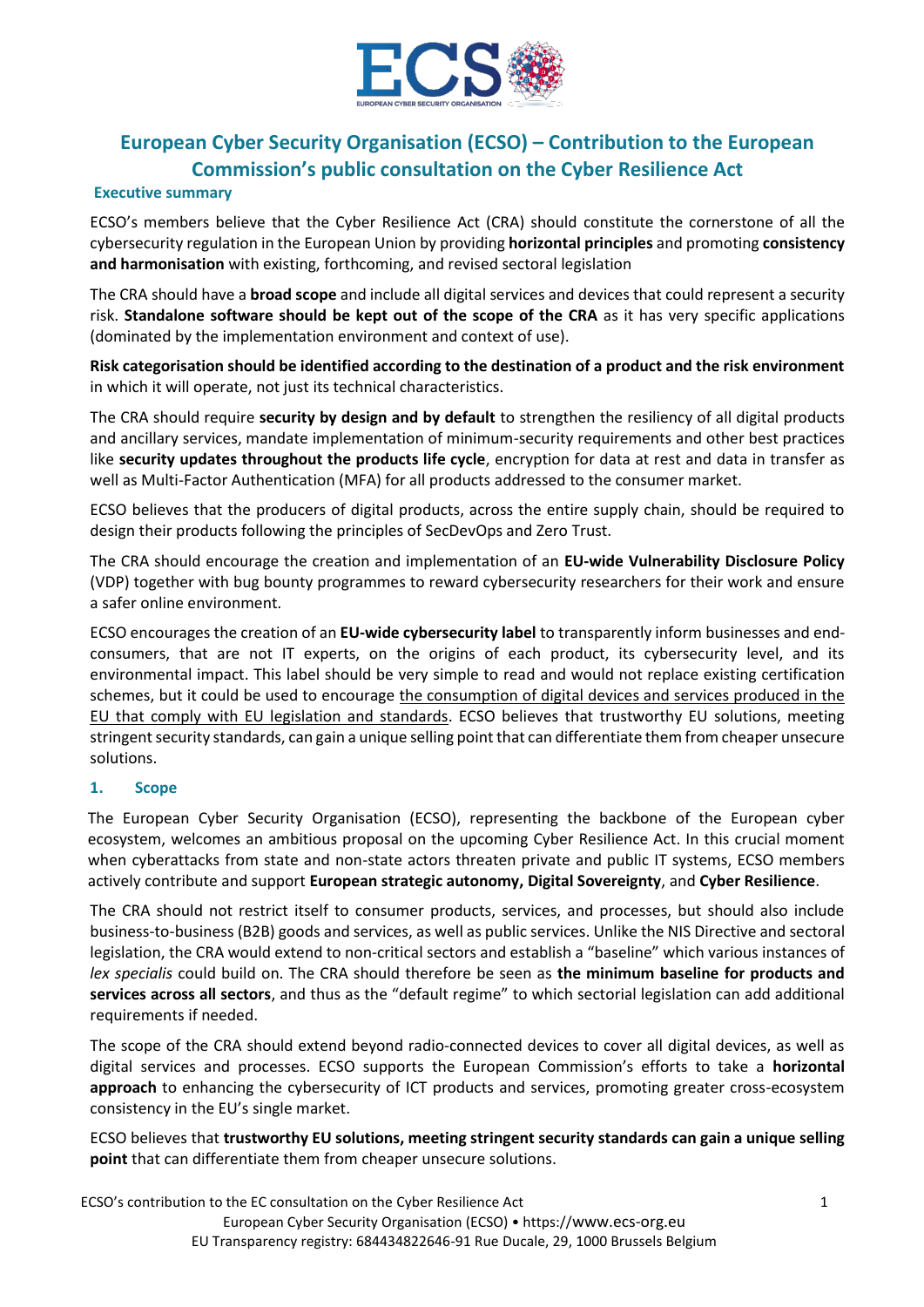

ECSO encourages the adoption of robust cybersecurity requirements for all digital services and devices that could represent a security risk. In this sense, **standalone software should be left out of the scope of the CRA** as it is mainly adopted for very specific solutions. Avoiding overlapping and potentially contradictory requirements is essential, and established policy frameworks addressing specific sectors should be considered when addressing any new relevant security requirements in standalone software. At EU-level, examples of instruments that have security requirement implication for stand-alone software used in critical sectors include, RED, Cybersecurity Act, GDPR and NIS2. EU Member States implementation of NIS1, European Electronic Communications act, including technical measures stipulated by the 5G toolbox have also introduced additional security requirements. To this end, particular care would be required to ensure that overlaps and potential contradictions are avoided with instruments/requirements at EU as well as national level.

**Consistency and harmonisation with existing, forthcoming, and revised sectoral legislation** is considered by ECSO the best way forward to help the private sector comply with EU law. ECSO believes that the CRA should simplify and streamline the requirements and certification schemes to help private companies – especially SMEs – and organisations comply with the legislation.

## **2. Key measures**

## **2.1 Risk categorisation and conformity assessment**

The CRA should require suppliers and producers to **provide minimum cybersecurity standards** and encourage them to apply higher ones. This approach is consistent with product regulation under the New Legislative Framework (NLF) and considers the need for compliance before and after products are placed on the market or put into service.

**Risk categorisation should be identified according to the destination of a product and the risk environment** in which it will operate, not just its technical characteristics.

The digital product or service under the scope of the CRA should pass a **conformity assessment** both first party and third-party (from a Conformity Assessment Body). Conformity assessment can only increase cybersecurity if it is supported by effective market surveillance. Reducing the number of unlawful market participants who create competitive advantages for themselves through insufficient compliance efforts is critical to achieving the targets. Sanctions against non-compliant market participants must be severe and thus have a deterrent effect.

The products under the scope of the CRA should bear a statement that is easily readable and understandable to businesses and end-user so that they can make an informed choice while acquiring secure products and services, even if they are not experts in IT**. An informative EU-wide cybersecurity label should be adopted, indicating origin of the product, cybersecurity level, and environmental impact** of each digital product. This label would not replace existing certification schemes, it would simply inform businesses and end-users and help them to compare similar products.

# **2.2 Security requirements**

**Consistency** across both basic and elevated requirements is important, as is adjusting approaches to conformity assessment according to scope, goals, and operating environment. The scope and requirements should be future-proof and able to include **emerging technologies** by **focusing on the desired outcomes** rather than prescribing specific implementations. This approach enables the industry to evolve and innovate while still addressing the risks and minimizing requirement obsolescence over time.

The baseline cybersecurity requirements to be introduced by the CRA should apply to all manufacturers and suppliers of tangible and intangible digital products and ancillary services. Both hardware and software – which may be present within the device natively or through additional non-embedded software, as well as on backend services – should be designed, produced, configured, maintained, and decommissioned with **privacy** 

ECSO's contribution to the EC consultation on the Cyber Resilience Act 2